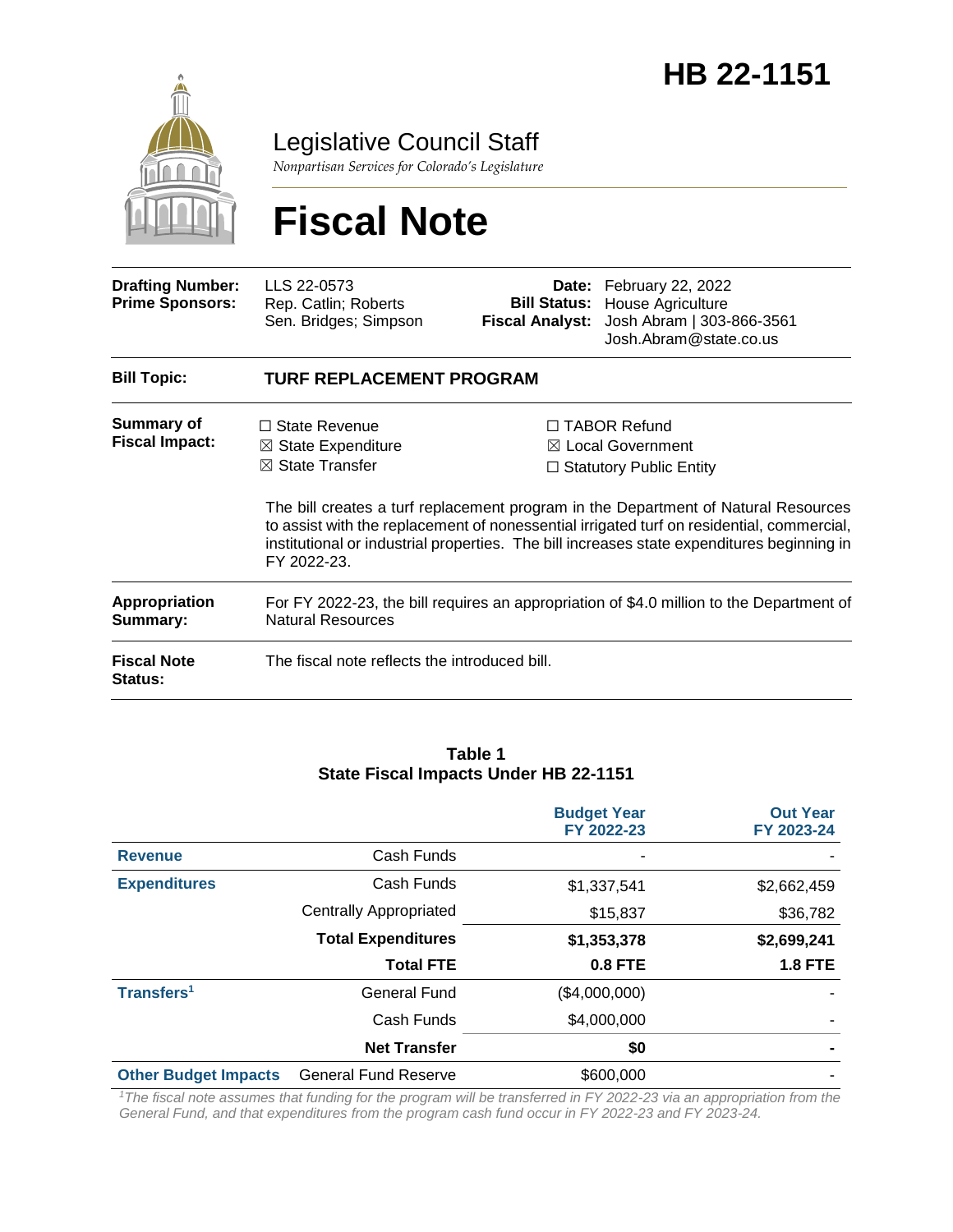Page 2

## February 22, 2022 **HB 22-1151**

### **Summary of Legislation**

Before July 1, 2023, the bill requires the Colorado Water Conservation Board (CWCB) in the Department of Natural Resources (DNR) to develop a turf replacement program to incentivize the voluntary replacement of nonessential irrigated turf on residential, commercial, institutional or industrial properties.

A local government, special district, Native American tribe or nonprofit organization that already administers or plans to administer a turf replacement program may apply for matching funds from the state program. An eligible applicant must provide up to 50 percent of the costs to develop and implement a local program, and must begin implementation within 12 months of receiving a grant. The CWCB may also contract with one or more third parties to administer turf replacement programs in areas of the state where local programs do not exist.

The CWCB must create rules for the program, including application forms and deadlines for eligible entities, and the responsibilities of any third party contractors. The bill creates the Turf Replacement Fund in the Treasury for administration by CWCB. The cash fund is subject to annual appropriations, and consists of money that may be appropriated or transferred to the fund, federal funds the CWCB may receive, and any gifts, grants, or private donations to support the program. The CWCB may use money in the fund to cover their direct and indirect costs in developing and administering turf replacement programs.

### **State Revenue**

The bill authorizes the CWCB to accept and spend gifts, grants, or private donations to implement the turf replacement program, potentially increasing state revenue. No amount of funding from grants or private sources has been identified. Revenue from these sources is not subject to TABOR.

### **State Transfers**

The bill creates a cash fund for the CWCB to implement the program, but does not specify a funding amount. The General Assembly may choose to place money in the cash fund via a statutory transfer or via an appropriation. Total funding for the program is at the discretion of the General Assembly; however, this fiscal note assumes a total funding amount of \$4.0 million will be transferred from the General Fund to the Turf Replacement Fund via an appropriation in FY 2022-23, for expenditures in FY 2022-23 and FY 2023-24. See Technical Note.

### **State Expenditures**

The bill increases state expenditures in the DNR by about \$1.4 million in FY 2022-23, and by about \$2.7 million in FY 2023-24 from the Turf Replacement Fund. This fiscal note assumes an initial funding amount of \$4.0 million transferred via an appropriation from the General Fund in FY 2022-23 for administrative costs and for grants; however, actual funding for the program is at the discretion of the General Assembly.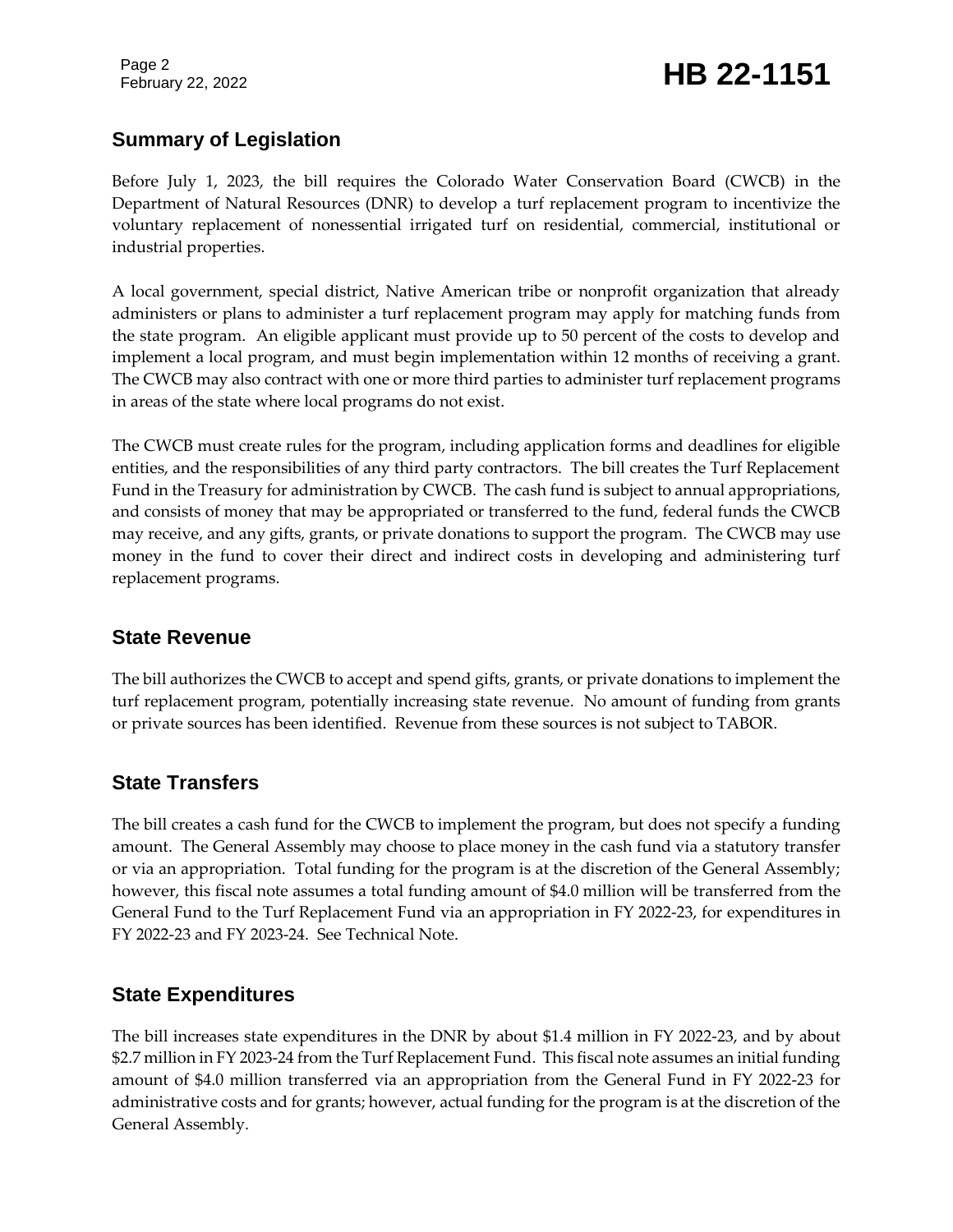Page 3

Administrative costs continue annually unless the program is repealed and no additional funding is provided. This fiscal note assumes one third of available grant funding will be spent in FY 2022-23, and that the remaining funding will be spent in FY 2023-24. Expenditures are shown in Table 2 and discussed below.

|                                                 | FY 2022-23  | FY 2023-24     |
|-------------------------------------------------|-------------|----------------|
| <b>Department of Natural Resources</b>          |             |                |
| <b>Personal Services</b>                        | \$56,236    | \$134,780      |
| <b>Operating Expenses</b>                       | \$1,080     | \$2,430        |
| <b>Capital Outlay Costs</b>                     | \$6,200     |                |
| <b>Computer Programming</b>                     | \$11,400    |                |
| Turf Replacement Grants / Third Party Contracts | \$1,262,625 | \$2,525,249    |
| Centrally Appropriated Costs <sup>1</sup>       | \$15,837    | \$36,782       |
| <b>Total Cost</b>                               | \$1,353,378 | \$2,699,241    |
| <b>Total FTE</b>                                | 0.8 FTE     | <b>1.8 FTE</b> |

#### **Table 2 Expenditures Under HB 22-1151**

<sup>1</sup> *Centrally appropriated costs are not included in the bill's appropriation.*

**Personal services.** Beginning in FY 2022-23, the DNR will have increased personal service costs for a research scientist to create rules, issue a request for proposals to select third party administrators, develop application procedures, write and review contracts, develop evaluation criteria, provide technical assistance, manage contractors, and prepare annual reports. Beginning in FY 2023-24, the DNR will add additional administrative support for contract management and to process invoices and payments to grantees. Personal services costs in FY 2022-23 are prorated for a September 1 effective date.

**Information technology.** The DNR will have computer programming costs in FY 2022-23 for a grants portal reporting database. This cost is from purchased services and reappropriated to the Office of Information Technology).

**Turf replacement grants / third party contracts.** After administrative expenses, about \$1.3 million is available in FY 2022-23, and about \$2.5 million is available in FY 2023-24 to make awards from the turf replacement program and to contract with third party administrators to establish programs where none exist.

**Centrally appropriated costs.** Pursuant to a Joint Budget Committee policy, certain costs associated with this bill are addressed through the annual budget process and centrally appropriated in the Long Bill or supplemental appropriations bills, rather than in this bill. These costs, which include employee insurance, supplemental employee retirement payments, and an indirect assessment on new personal service costs are shown in Table 2.